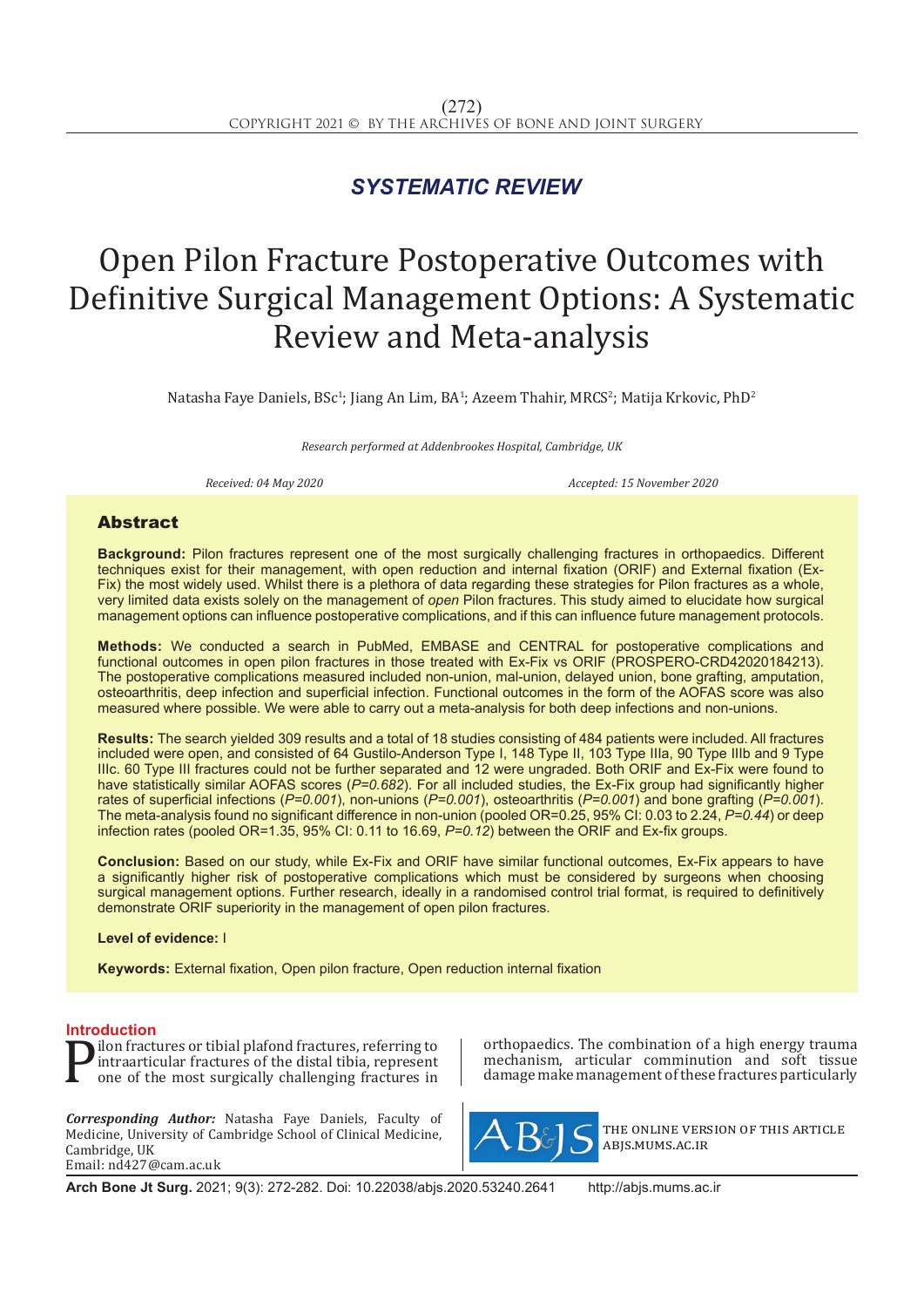difficult. The implosion of the tibial plafond due to axial compression results in significant soft tissue injury and can result in multiple displaced articular fragments (1). Pilon fractures are relatively uncommon, making up only 5-7% of tibial fractures seen; rarer still is the open pilon fracture (2). The objective of surgical intervention in these injuries is the restoration of articular congruency and epiphyseal-metaphyseal alignment which are often tenuous due to the high energy nature of the injury. The timing of surgical intervention varies depending on soft tissue condition, patient factors such as concomitant injuries and the surgeon's preference. The use of early definitive management in open pilon fractures is complicated, as the incidence of wound dehiscence and deep tissue infection are elevated relative to closed fractures (3).

There is a complex balance to be struck between soft tissue protection via a limited approach, and sufficient exposure of the articular surface for precise restoration via more open techniques. The most commonly used method in treating pilon fractures is open reduction and internal fixation (ORIF), which involves substantial soft tissue dissection for visualisation of the articular surface (4). Other definitive techniques include the use of limited internal fixation in combination with an external fixator (LIFEF) which involves less soft tissue disruption, intramedullary nailing and minimally invasive plate osteosynthesis (5-7). There is a scarcity of studies regarding the outcome of open pilon fractures, with statistics often the result of open and closed fracture outcomes grouped together. The aim of this systematic review is to address this issue and summarise current literature specific to open pilon fractures regarding definitive surgical management and their accompanying functional outcomes and complication rates.

#### **Materials and Methods**

In conducting this review, the Preferred Reporting Items for Systematic Reviews and Meta-Analysis (PRISMA) guideline was used (8).

A protocol for this systematic review and meta-analysis was prospectively registered in the International Prospective register of systematic reviews (PROSPERO; 2020: CRD42020184213) (9).

Three researchers identified relevant studies according to inclusion/exclusion criteria via a search of PubMed, EMBASE and Cochrane Central Register of Controlled Trials (CENTRAL) using the keyword search *(pilon OR plafond) AND fracture AND open AND management* which yielded 309 results. Abstract screening was conducted by all three researchers and exclusion criteria used in screening included case reports, and studies including less than our set minimum of 5 patients. After the screening process limiting studies to open pilon fractures with sufficient data on outcomes including complications and functional status post-surgery, 18 were found to be relevant and the rest were excluded from statistical analysis [Figure 1]. Full text screening exclusion criteria included case reports, papers incorporating both open and closed fractures into final analysis, and papers without data on complication outcomes. Two **Figure 1. PRISM Flow diagram summarizing text selection process.**

independent researchers were involved in the full text screening process.

#### *Quality Assessment*

Quality assessment of the included studies were performed using the GRADE criteria, whilst risk of bias assessments were performed using the RoB2 tool for RCTs and ROBINS-I tool for non-randomised controlled trials [Supplementary Table 1-3] (27) .The included studies included 1 randomised controlled trial (RCT), 1 cohort studies, 13 retrospective studies and 3 prospective studies.

The figures for these can be found in the supplementary data section.

#### *Statistical Analysis*

We performed the meta-analysis using Review Manager 5.4, using odds ratio (OR) as an effect measure, with a 95% confidence interval (CI). The analysis was performed using the random effect model. Heterogeneity was assessed using  $l^2$ , where a value of  $>60\%$  was considered significant.

Complication data and functional outcome scores were collected where possible from each study. Statistical analysis was performed using IBM SPSS Statistics. An independent t-test was carried out to compare AOFAS scores in patients who underwent ORIF compared to External Fixation as their definitive management,

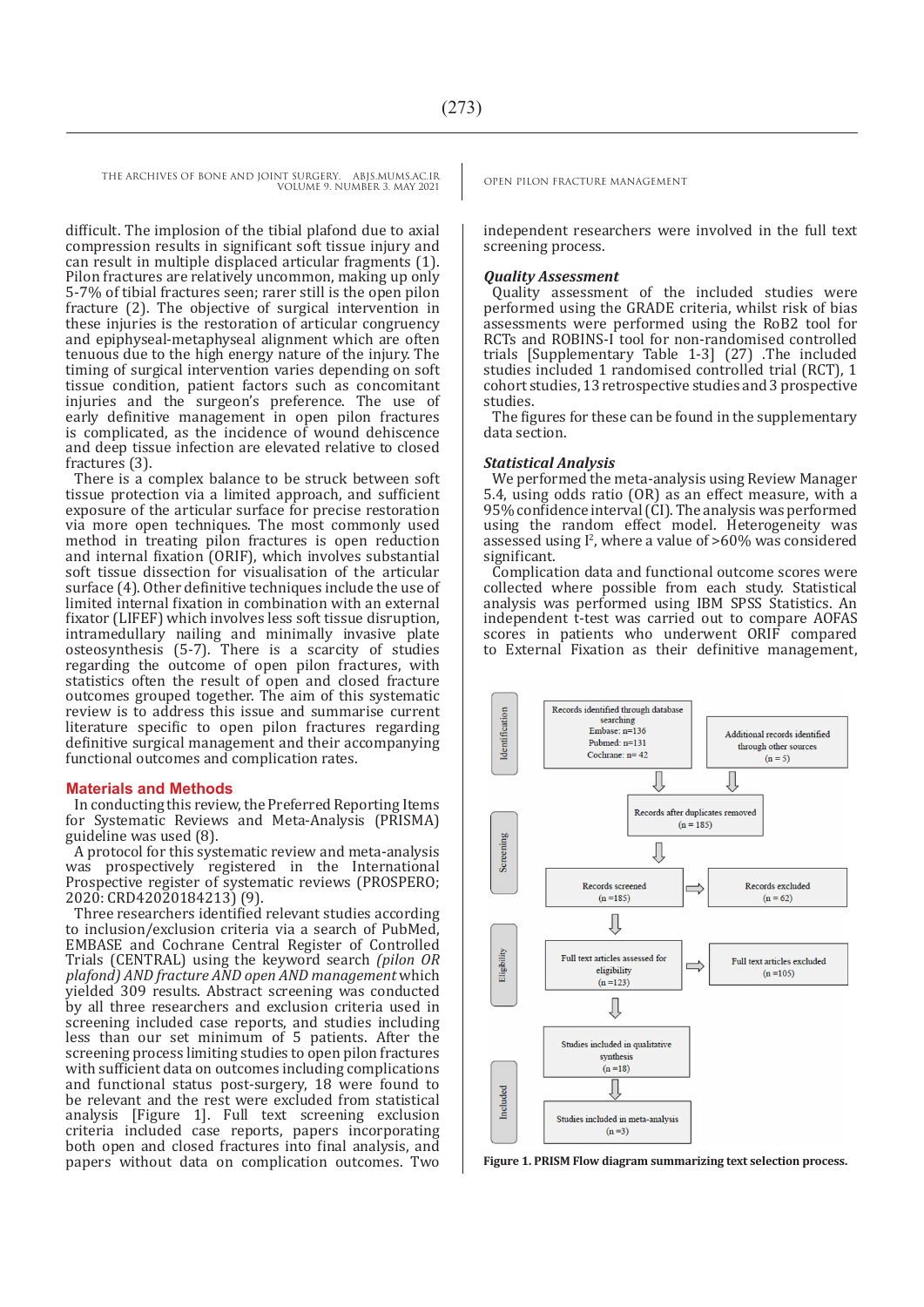OPEN PILON FRACTURE MANAGEMENT THE ARCHIVES OF BONE AND JOINT SURGERY. ABJS.MUMS.AC.IR VOLUME 9. NUMBER 3. MAY 2021

|                         | <b>Supplementary Table 1. GRADE quality</b> |                               |               |              |             |                                   |                 |                          |                                       |
|-------------------------|---------------------------------------------|-------------------------------|---------------|--------------|-------------|-----------------------------------|-----------------|--------------------------|---------------------------------------|
| Author                  | <b>Study Design</b>                         | <b>Risk of</b><br><b>Bias</b> | Inconsistency | Indirectness | Imprecision | <b>Publication</b><br><b>Bias</b> | Large<br>Effect | Plausible<br>Confounding | Quality                               |
| Hu et al                | Retrospecitve<br>Case Series                | Low                           | Not serious   | Not serious  | Not serious | Serious                           | N/A             | No                       | $\oplus \oplus \oplus$<br>High        |
| Encinas-<br>Ullán et al | Prospective<br>Case Control                 | Low                           | Not serious   | Not serious  | Serious     | Not serious                       | N/A             | No                       | $\oplus \oplus \oplus$<br>Moderate    |
| Choi et al              | Retrospective<br>Case Series                | Moderate                      | Not serious   | Not serious  | Not serious | Undetected                        | N/A             | No                       | $\oplus \oplus \oplus$<br>Moderate    |
| Boraiah et al           | Retrospective<br><b>Case Series</b>         | Moderate                      | Not serious   | Not serious  | Not serious | Undetected                        | N/A             | No                       | $\oplus \oplus \oplus$<br>Moderate    |
| Sirkin et al            | Retrospective<br>Case Series                | Moderate                      | Not serious   | Serious      | Not serious | Not serious                       | N/A             | No                       | $\oplus \oplus \oplus$<br>Moderate    |
| Bone et al              | Prospective<br><b>Case Series</b>           | Moderate                      | Serious       | Not serious  | Serious     | Undetected                        | N/A             | No                       | $\oplus$<br>Low                       |
| Molina et al            | Retrospective<br>Case Series                | Moderate                      | Not serious   | Serious      | Not serious | Serious                           | N/A             | No                       | $\oplus \oplus \oplus$<br>Moderate    |
| White et al             | Cohort                                      | Moderate                      | Not serious   | Not serious  | Serious     | Undetected                        | N/A             | No                       | $\oplus \oplus \oplus$<br>Moderate    |
| Gardner<br>et al        | Retrospective<br>Case Series                | Moderate                      | Not Serious   | Not Serious  | Not Serious | Undetected                        | N/A             | No                       | $\oplus \oplus \oplus$<br>Moderate    |
| Gehr et al              | Prospective<br><b>Case Series</b>           | Moderate                      | Serious       | Not Serious  | Not Serious | Serious                           | N/A             | No                       | $\oplus$<br>Low                       |
| Danoff et al            | Retrospective<br>Case Series                | Low                           | Not Serious   | Serious      | Not Serious | Serious                           | N/A             | No                       | $\oplus \oplus \oplus$<br>Moderate    |
| Silluzio et al          | Retrospective<br>Case Series                | Moderate                      | Not Serious   | Not Serious  | Serious     | Undetected                        | N/A             | No                       | $\oplus \oplus \oplus$<br>Moderate    |
| Zeng et al              | Retrospective<br><b>Case Series</b>         | Moderate                      | Not Serious   | Not Serious  | Serious     | Not Serious                       | N/A             | No                       | $\oplus \oplus \oplus$<br>Moderate    |
| Conroy et al            | Retrospective<br>Case Series                | Moderate                      | Not Serious   | Serious      | Serious     | Serious                           | N/A             | No                       | ⊕⊕⊕<br>Moderate                       |
| Harris et al            | Retrospective<br><b>Case Series</b>         | Moderate                      | Not Serious   | Serious      | Not Serious | Serious                           | N/A             | No                       | $\oplus \oplus \oplus$<br>Moderate    |
| Kapukaya<br>et al       | Retrospective<br>Case Series                | Low                           | Not Serious   | Not Serious  | Serious     | Undetected                        | N/A             | No                       | $\oplus \oplus \oplus \oplus$<br>High |
| Yildiz et al            | Retrospective<br><b>Case Series</b>         | Moderate                      | Not Serious   | Not Serious  | Not Serious | Undetected                        | N/A             | No                       | $\oplus \oplus \oplus$<br>Moderate    |
| Wyrsch et al            | Randomised<br><b>Controlled Trials</b>      | High                          | Not Serious   | Not Serious  | Not Serious | Undetected                        | N/A             | No                       | $\oplus \oplus \oplus$<br>Moderate    |

"Very low"; the true effect is probably markedly different from the estimated effect, "Low"; the true effect might be markedly different from the estimated effect, "Moderate"; the authors believe that the true effect is probably close to the estimated effect, "High"; the authors have a lot of confidence that the true effect is similar to the estimated effect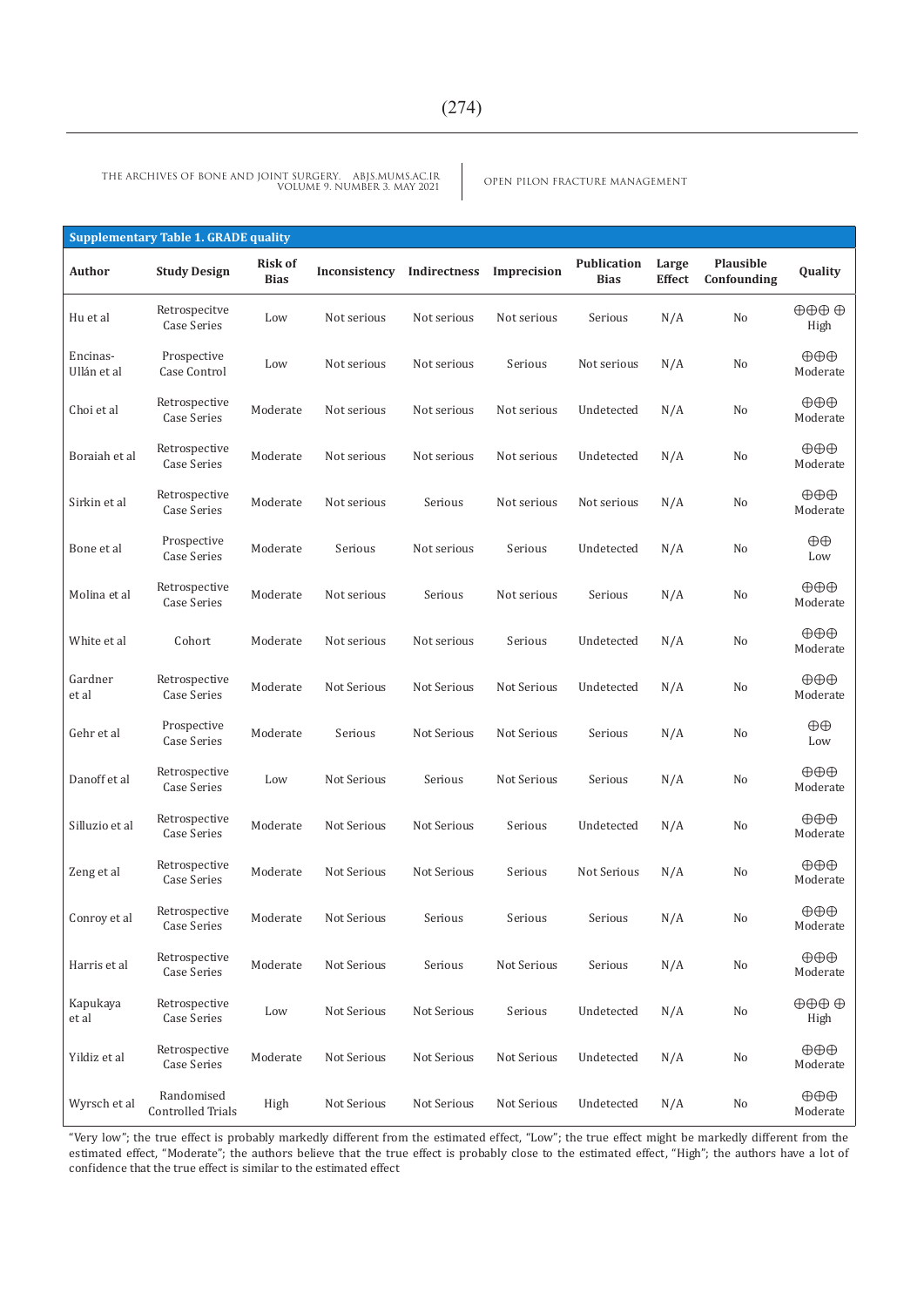|                     | Supplementary Table 2. Risk of Bias using ROBINS-I tool |                  |                                    |                     |                                      |                         |                |  |  |
|---------------------|---------------------------------------------------------|------------------|------------------------------------|---------------------|--------------------------------------|-------------------------|----------------|--|--|
| Study               | Confounding                                             | <b>Selection</b> | Intervention<br><b>Measurement</b> | <b>Missing Data</b> | <b>Outcome</b><br><b>Measurement</b> | <b>Reported Results</b> | <b>Overall</b> |  |  |
| Hu et al            | Low                                                     | Low              | Moderate                           | Low                 | Low                                  | Low                     | Low            |  |  |
| Encinas-Ullán et al | Moderate                                                | Low              | Moderate                           | Low                 | Low                                  | Low                     | Low            |  |  |
| Choi et al          | Moderate                                                | Moderate         | Moderate                           | Low                 | Low                                  | Low                     | Moderate       |  |  |
| Boraiah et al       | Moderate                                                | Moderate         | Moderate                           | Moderate            | Low                                  | Low                     | Moderate       |  |  |
| Sirkin et al        | Moderate                                                | Moderate         | Moderate                           | Moderate            | Moderate                             | Moderate                | Moderate       |  |  |
| Bone et al          | Moderate                                                | Moderate         | Moderate                           | Moderate            | Moderate                             | Moderate                | Moderate       |  |  |
| Molina et al        | Moderate                                                | Low              | Moderate                           | Moderate            | Moderate                             | Moderate                | Moderate       |  |  |
| White et al         | Moderate                                                | Moderate         | Moderate                           | Moderate            | Low                                  | Moderate                | Moderate       |  |  |
| Gardner et al       | Moderate                                                | Moderate         | Moderate                           | Low                 | Moderate                             | Low                     | Moderate       |  |  |
| Gehr et al          | Moderate                                                | Moderate         | Moderate                           | Moderate            | Moderate                             | Moderate                | Moderate       |  |  |
| Danoff et al        | Low                                                     | Moderate         | Moderate                           | Low                 | Low                                  | Low                     | Low            |  |  |
| Silluzio et al      | Moderate                                                | Moderate         | Moderate                           | Moderate            | Moderate                             | Low                     | Moderate       |  |  |
| Zeng et al          | Moderate                                                | Moderate         | Moderate                           | Low                 | Moderate                             | Low                     | Moderate       |  |  |
| Conroy et al        | Moderate                                                | Moderate         | Moderate                           | Moderate            | Moderate                             | Moderate                | Moderate       |  |  |
| Harris et al        | Moderate                                                | Moderate         | Moderate                           | Moderate            | Low                                  | Moderate                | Moderate       |  |  |
| Kapukaya et al      | Moderate                                                | Moderate         | Low                                | Low                 | Moderate                             | Low                     | Low            |  |  |
| Yildiz et al        | Moderate                                                | Moderate         | Moderate                           | Low                 | Moderate                             | Low                     | Moderate       |  |  |

Note: Moderate = the study is sound for a non-randomised study with regard to this domain but cannot be considered comparable to a well-performed randomised trial; Low = The study is comparable to a well-performed randomised trial with regard to this domain

| Supplementary Table 3. Assessing risk of bias: Randomised<br>controlled trials |              |
|--------------------------------------------------------------------------------|--------------|
| Item                                                                           | Wyrsch et al |
| Random sequence generation                                                     | High risk    |
| Allocation concealment                                                         | High risk    |
| Blinding of participants and personnel                                         | High risk    |
| Blinding of outcome assessment                                                 | High risk    |
| Incomplete outcome data                                                        | Unclear      |
| Selective reporting                                                            | Low risk     |
| * Other sources of bias                                                        | High risk    |
| Risk of bias                                                                   | High         |

\* Other sources of bias: Important concerns about surgical randomisation

whilst a Pearson Chi-Square test was used to compare complication rates. Complications that we decided to include in our study were rate of deep infections, superficial infections, non-unions, delayed unions, malunions, amputations, osteoarthritis and bone grafting. In all cases, statistical significance was set at *P<0.05*.

#### **Results**

The patient demographics from the 18 included

studies can be seen below in [Table 1]. A total of 484 open pilon fractures were included in our study for

|                                        | <b>Table 1. Patient Demographics</b>                                                                                                    |                                               |
|----------------------------------------|-----------------------------------------------------------------------------------------------------------------------------------------|-----------------------------------------------|
| Demographic<br>Variable                | <b>Total in Included</b><br><b>Studies</b>                                                                                              | Missing Data in In-<br>cluded Studies $(n =)$ |
| Age                                    | Mean 42.9 ( $n = 255$ )<br>Range: 16-82                                                                                                 | 229                                           |
| Sex                                    | Female $(n = 67)$<br>Male ( $n = 174$ )                                                                                                 | 243                                           |
| Mechanism of<br>Injury                 | RTC $(n = 102)$<br>Fall from height $(n = 79)$<br>Crush injuries $(n=11)$<br>Gunshot $(n = 19)$<br>Sports $(n = 2)$                     | 271                                           |
| Gustilo-<br>Anderson<br>Classification | Type I $(n = 64)$<br>Type II $(n = 148)$<br>Type IIIa $(n = 103)$<br>Type IIIb $(n = 90)$<br>Type IIIc $(n = 9)$<br>Type III $(n = 60)$ | 10                                            |
| Fibula Status                          | Intact $(n = 24)$<br>Fractured $(n = 80)$                                                                                               | 380                                           |

- RTC = Road Traffic Collision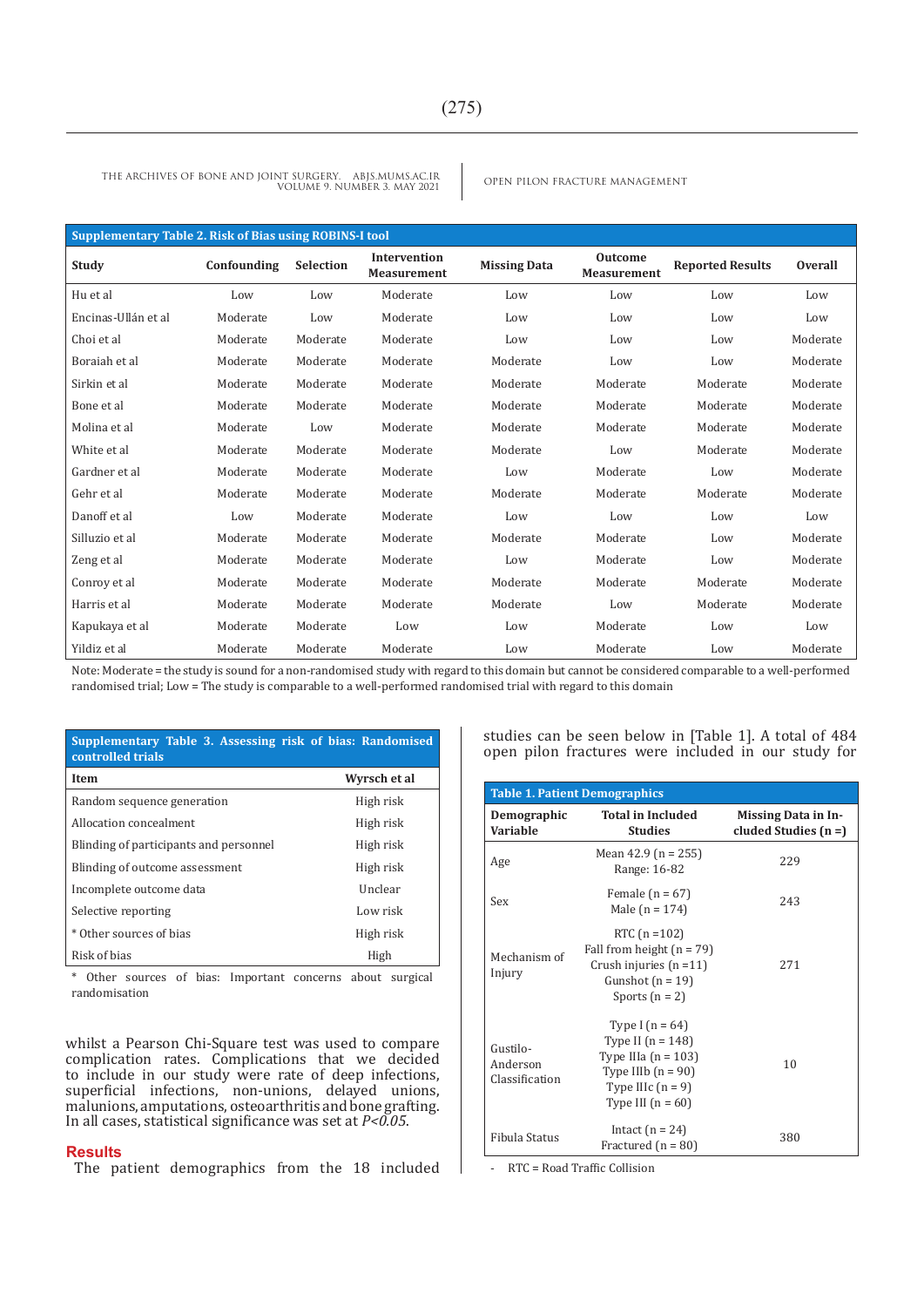analysis. Open pilon fractures were more commonly found in males (72%) compared to females (28%) and the most common mechanism of injury was via a road traffic collision (48%). Open pilon fractures present quite frequently with associated fibula fractures (77%), while the most common grade of soft-tissue injury was Gustilo-Anderson Type II. Of the 18 studies, there were 10 studies that performed ORIF as a source of definitive management. There were 6 studies which performed both ORIF and Ex-fix while the remaining 2 studies performed only Ex-fix. These results can be seen in [Table 2].

On analysing the overall complications among the 484

open fractures, deep infection (12.4%) was found to be the most common out of the 8 different complications. For the 355 open fractures treated with ORIF, the most common complication was deep infection (13.8%), whilst the most common complication among the 57 Ex-fix treated patients was osteoarthritis (29.8%). When comparing complication rates between the ORIF group and the Ex-Fix group, a Pearson Chi-Square test was performed. Among all the complications that we looked at, the rate of superficial infection, osteoarthritis, non-union and bone grafting was significantly higher (*P=0.001*) in the Ex-Fix group. A summary of the overall complication with their significance can be seen in

|                                       | <b>Table 2. Results from Studies</b>                                                                                                               |                                 |              |                            |                             |                            |                            |                            |                          |                                                                                                                      |
|---------------------------------------|----------------------------------------------------------------------------------------------------------------------------------------------------|---------------------------------|--------------|----------------------------|-----------------------------|----------------------------|----------------------------|----------------------------|--------------------------|----------------------------------------------------------------------------------------------------------------------|
|                                       |                                                                                                                                                    |                                 |              |                            |                             | <b>Open Fractures</b>      |                            |                            |                          |                                                                                                                      |
| Author                                | Article                                                                                                                                            | <b>Definitive</b><br>Management | <b>Total</b> | <b>Type</b><br>$\mathbf I$ | <b>Type</b><br>$\mathbf{I}$ | <b>Type</b><br><b>IIIa</b> | <b>Type</b><br><b>IIIb</b> | <b>Type</b><br><b>IIIc</b> | <b>AOFAS</b><br>Score    | Complications                                                                                                        |
| Hu et al <sup>10</sup>                | Open reduction and internal fixation<br>of Gustilo type-I and type-II open pilon<br>fractures using a lateral approach                             | ORIF                            | 35           | 15                         | 20                          | $\mathbf{0}$               | $\boldsymbol{0}$           | $\boldsymbol{0}$           | 89.8<br>Range:<br>84-95  | 2 Superficial Infections                                                                                             |
| Encinas-<br>Ullán et al <sup>11</sup> | Medial versus lateral plating in distal<br>tibial fractures: a prospective study of 40<br>fractures                                                | ORIF                            | 8            | 3                          | $\overline{4}$              | $\mathbf{1}$               | $\mathbf{0}$               | $\mathbf{0}$               | 85.75<br>Range:<br>69-97 | 1 Deep Infection<br>1 Non-union<br>2 Malunions                                                                       |
| Choi et al <sup>12</sup>              | Result of Staged Operation in Ruedi-<br>Allgower Type II and III open Tibia Pilon<br>Fractures with Severe Comminution                             | ORIF                            | 14           | 3                          | 8                           | 3                          | $\mathbf{0}$               | $\mathbf{0}$               | 68                       | 1 Deep Infection<br>4 Superficial Infections<br>1 Non-union<br>3 Delayed Unions<br>1 Amputation<br>10 Osteoarthritis |
| Boraiah et<br>al <sup>13</sup>        | Outcomes following open reduction and<br>internal fixation of open pilon fractures                                                                 | ORIF                            | 59           | $\overline{2}$             | 3                           | 37                         | 17                         | $\mathbf{0}$               | n/a                      | 2 Deep Infections<br>3 Superficial Infections<br>5 Delayed Unions<br>1 Amputation<br>6 Bone Grafting                 |
| Sirkin et al <sup>14</sup>            | A staged protocol for soft tissue manage-<br>ment in the treatment of complex pilon<br>fractures                                                   | ORIF                            | 22           | 3                          | 6                           | $\overline{7}$             | 6                          | $\mathbf{0}$               | n/a                      | 2 Deep Infections<br>1 Amputation                                                                                    |
| Bone et al <sup>15</sup>              | External fixation of severely comminuted<br>and open tibial pilon fractures                                                                        | ORIF                            | 10           | $\mathbf{1}$               | $\overline{2}$              | 3                          | $\overline{4}$             | $\mathbf{0}$               | n/a                      | None                                                                                                                 |
| Molina et<br>al <sup>16</sup>         | Risk factors of deep infection in opera-<br>tively treated pilon fractures (AO/OTA:<br>43)                                                         | ORIF                            | 142          | 25                         | 64                          | 53                         | $\theta$                   | $\mathbf{0}$               | n/a                      | 33 Deep Infections                                                                                                   |
| White et al <sup>3</sup>              | The Results of Early Primary Open Reduc-<br>tion and Internal Fixation for Treatment<br>of OTA 43.C-Type Tibial Pilon Fractures: A<br>Cohort Study | ORIF                            | 21           | 5                          | $\overline{7}$              | 6                          | 3                          | $\mathbf{0}$               | n/a                      | 4 Deep Infections<br>3 Delayed Unions                                                                                |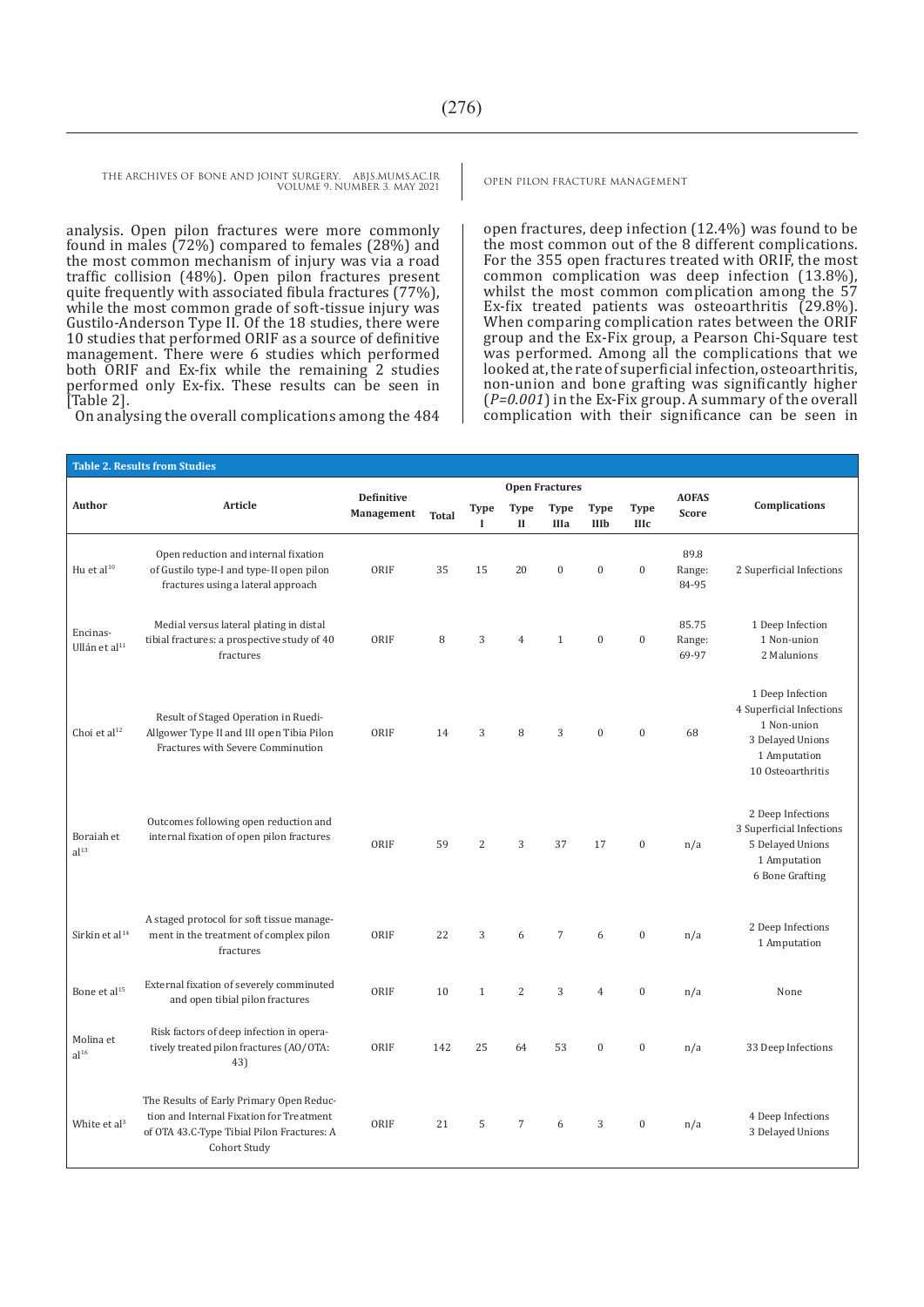OPEN PILON FRACTURE MANAGEMENT THE ARCHIVES OF BONE AND JOINT SURGERY. ABJS.MUMS.AC.IR VOLUME 9. NUMBER 3. MAY 2021

| <b>Table 2. Continued</b>       |                                                                                                                                                                                      |        |                |                  |                  |                |                |                  |                       |                                                                                                                   |
|---------------------------------|--------------------------------------------------------------------------------------------------------------------------------------------------------------------------------------|--------|----------------|------------------|------------------|----------------|----------------|------------------|-----------------------|-------------------------------------------------------------------------------------------------------------------|
| Gardner et<br>al <sup>17</sup>  | Treatment Protocol for Open AO/OTA<br>Type C3 Pilon Fractures With Segmental<br><b>Bone Loss</b>                                                                                     | ORIF   | 10             |                  |                  |                |                |                  | n/a                   | 1 Deep Infection<br>1 Amputation                                                                                  |
| Gehr et al <sup>18</sup>        | Minimally invasive management of distal<br>metaphyseal tibial fractures and pilon<br>fractures: Technique and early results<br>with the IP-XS nail                                   | ORIF   | 5              |                  |                  |                | 3              |                  | n/a                   | None                                                                                                              |
| Danoff et<br>al <sup>19</sup>   | Outcome of 28 open pilon fractures with<br>injury severity-based fixation                                                                                                            | ORIF   | 18             | $\boldsymbol{0}$ | $\boldsymbol{0}$ | 18             | $\bf{0}$       | $\boldsymbol{0}$ | <b>ORIF: 71</b>       | ORIF:<br>3 Deep Infections<br>1 Non-union                                                                         |
|                                 |                                                                                                                                                                                      | Ex-Fix | 10             | $\boldsymbol{0}$ | $\boldsymbol{0}$ | $\overline{0}$ | 10             | $\boldsymbol{0}$ | Ex-Fix:<br>75         | Ex-Fix:<br>1 Deep Infection<br>1 Non-union                                                                        |
| Siluzio et<br>al <sup>20</sup>  | Clinical and radiographic outcomes in<br>patients operated for complex open tibial<br>pilon fractures                                                                                | ORIF   | 10             | $\boldsymbol{0}$ | $\boldsymbol{0}$ | 3              | $\overline{7}$ | $\boldsymbol{0}$ | 71.5<br>Range:        | 4 Deep Infections<br>6 Superficial Infections<br>6 Delayed Unions                                                 |
|                                 |                                                                                                                                                                                      | Ex-Fix | $\overline{4}$ | $\boldsymbol{0}$ | $\boldsymbol{0}$ | $\mathbf{0}$   | $\mathbf{0}$   | $\overline{4}$   | 40-95                 | 5 Osteoarthritis<br>1 Bone Graft                                                                                  |
| Zeng et al <sup>21</sup>        | Surgical treatment of open pilon fractures                                                                                                                                           | ORIF   | $\overline{7}$ | $\overline{4}$   | $\boldsymbol{0}$ | $\overline{2}$ | $1\,$          | $\mathbf{0}$     | 85.2<br>Range:        | 1 Deep Infection<br>2 Superficial Infections<br>2 Delayed Unions                                                  |
|                                 |                                                                                                                                                                                      | Ex-Fix | 21             | $\boldsymbol{0}$ | 21               | $\bf{0}$       | $\bf{0}$       | $\boldsymbol{0}$ | 66-98                 | 10 Osteoarthritis<br>5 Bone Grafts                                                                                |
|                                 | Early internal fixation and soft tissue                                                                                                                                              | ORIF   | 28             | $\boldsymbol{0}$ | $\boldsymbol{0}$ | $\mathbf{0}$   | 28             | $\boldsymbol{0}$ |                       | 2 Deep Infections<br>4 Superficial Infections                                                                     |
| Conroy et<br>al <sup>22</sup>   | cover of severe open tibial pilon fractures                                                                                                                                          | Ex-Fix | $\overline{4}$ | $\boldsymbol{0}$ | $\boldsymbol{0}$ | $\bf{0}$       | $\overline{4}$ | $\mathbf{0}$     | n/a                   | 3 Malunions<br>2 Amputations<br>6 Osteoarthritis<br>7 Bone Grafts                                                 |
| Harris et                       | Results and outcomes after operative<br>treatment of high-energy tibial plafond                                                                                                      | ORIF   | 16             | $\mathbf{1}$     | 3                | 9              | $\mathbf{0}$   | 3                | n/a                   | ORIF:<br>None                                                                                                     |
| al <sup>23</sup>                | fractures                                                                                                                                                                            | Ex-Fix | 5              | $\bf{0}$         | $\bf{0}$         | $\bf{0}$       | 5              | $\boldsymbol{0}$ |                       | Ex-Fix:<br>1 Deep Infection<br>1 Non-union                                                                        |
| Kapukaya<br>et al <sup>24</sup> | Non-reducible, open tibial plafond<br>fractures treated with a circular external<br>fixator (is the current classification<br>sufficient for identifying fractures in this<br>area?) | Ex-Fix | 12             | $\bf{0}$         | 5                | 5              | $\bf{0}$       | $\overline{c}$   | 58<br>Range:<br>28-90 | 1 Deep Infection<br>5 Superficial Infections<br>2 Non-union<br>2 Delayed Union<br>1 Malunion<br>10 Osteoarthritis |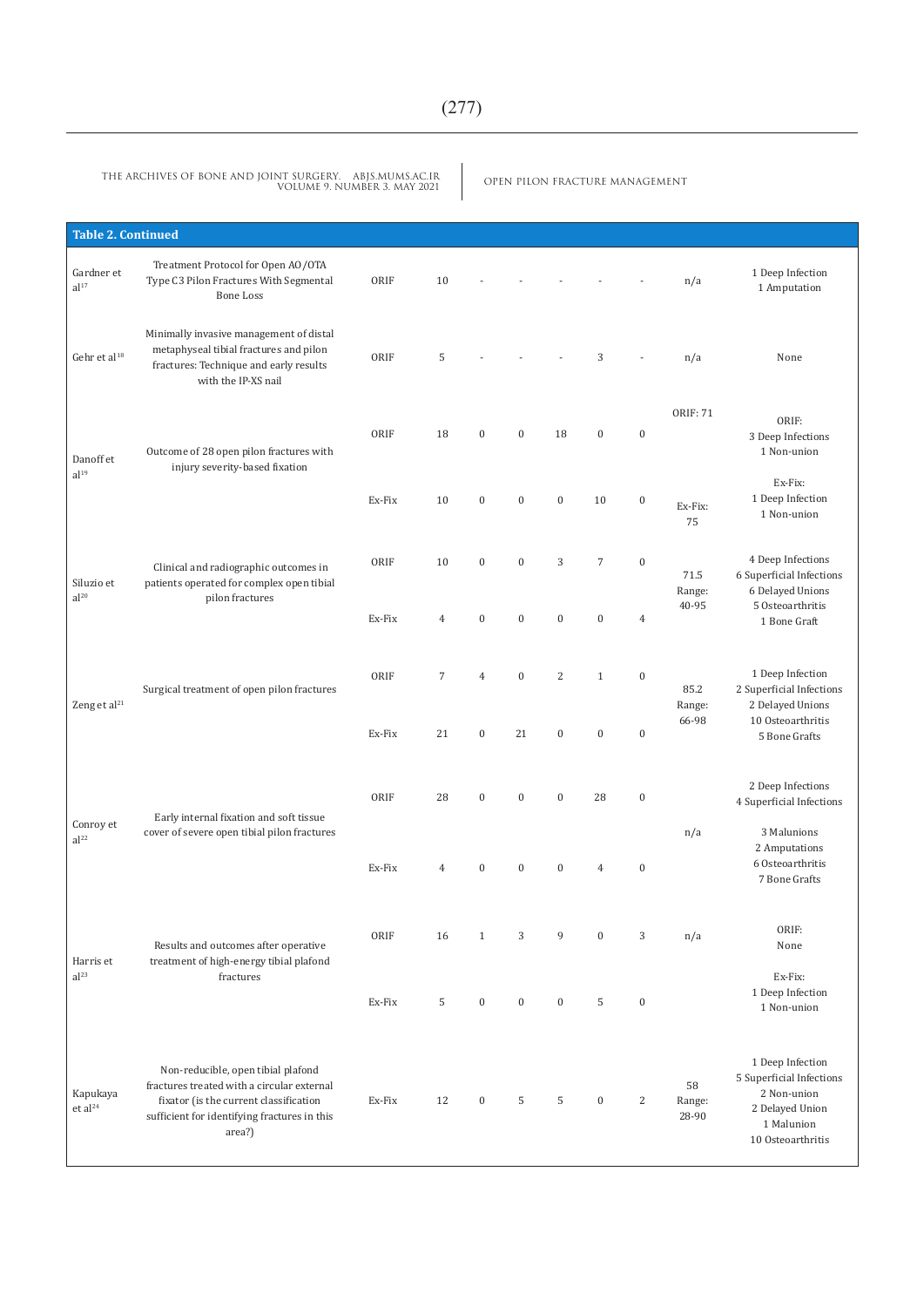| <b>Table 2. Continued</b>     |                                                                                                                        |        |                |              |              |    |   |              |     |                                                                                            |
|-------------------------------|------------------------------------------------------------------------------------------------------------------------|--------|----------------|--------------|--------------|----|---|--------------|-----|--------------------------------------------------------------------------------------------|
| Yildiz et al <sup>25</sup>    | High-velocity gunshot wounds of the<br>tibial plafond managed with Ilizarov<br>external fixation: a report of 13 cases | Ex-Fix | 13             | $\mathbf{0}$ | $\mathbf{0}$ | 11 | 2 | $\mathbf{0}$ | n/a | 6 Superficial Infections                                                                   |
| Wyrsch et<br>al <sup>26</sup> | Operative treatment of fractures of the<br>tibial plafond. A randomized, prospective                                   | ORIF   | 3              |              |              |    |   |              | n/a | ORIF:<br>2 Deep Infections<br>1 Superficial Infection<br>3 Osteoarthritis<br>2 Bone Grafts |
|                               | study                                                                                                                  | Ex-Fix | $\overline{7}$ | 2            | 4            |    |   |              |     | Ex-Fix:<br>1 Deep Infection<br>7 Osteoarthritis<br>6 Bone Grafts                           |

| <b>Table 3. Overall Complications</b> |                     |               |                 |                  |              |
|---------------------------------------|---------------------|---------------|-----------------|------------------|--------------|
|                                       | Total ( $n = 484$ ) | $ORIF(n=355)$ | Ex-Fix $(n=57)$ | $\boldsymbol{P}$ | Unclassified |
| <b>Superficial Infection</b>          | 33 (6.8%)           | $10(2.8\%)$   | 11 (19.3%)      | 0.001            | 12           |
| Deep Infection                        | 60 (12.4%)          | 49 (13.8%)    | 4(7%)           | 0.117            | 7            |
| <b>Osteoarthritis</b>                 | 51 (10.5%)          | 13 (3.7%)     | 17 (29.8%)      | 0.001            | 21           |
| Non-union                             | $7(1.4\%)$          | $3(0.85\%)$   | 4(7%)           | 0.001            | 0            |
| <b>Mal-union</b>                      | $6(1.2\%)$          | $2(0.56\%)$   | $1(1.8\%)$      | 0.326            | 3            |
| Delayed union                         | 21 (4.3%)           | $11(3.1\%)$   | $2(3.5\%)$      | 0.869            | 8            |
| <b>Bone Grafting</b>                  | 27 (5.6%)           | $8(2.3\%)$    | $6(10.5\%)$     | 0.001            | 13           |
| Amputation                            | $6(1.2\%)$          | $4(1.1\%)$    | 0               | 0.421            | 2            |

[Table 3].

On comparing functional outcomes via AOFAS scores between the 2 groups, an independent t test was performed. No significant difference was found between patients treated with either approach and this can be seen in [Table 4].

We were able to carry out a meta-analysis for both deep infections and non-unions [Figures 2; 3]. For deep infection, 3 studies with 59 fractures were included. The rate of deep infection was 5 of 37 in the ORIF groups and 3 of 22 in the External Fixation group, respectively. The meta-analysis showed no significant difference in deep infection between 2 groups, the pooled OR was 1.35 (95%CI: 0.11 to 16.69, *P=0.12*) and the heterogeneity among the studies were substantial  $(I^2 = 54\%)$ . For non-unions, 3 studies with 59 fractures reported the results of non-union. The rate of nonunion was 1 of 37 in the ORIF group and 2 of 22 in the External Fixation group. The meta-analysis showed no significant difference in non-unions between 2 groups, the pooled OR was 0.25 (95% CI: 0.03 to 2.24, *P=0.44*) and the heterogeneity among the studies was not significant ( $I^2 = 0\%$ ).

| <b>Table 4. Comparison of functional outcomes</b> |                 |                   |       |  |  |  |  |
|---------------------------------------------------|-----------------|-------------------|-------|--|--|--|--|
|                                                   | ORIF $(n = 69)$ | Ex-Fix $(n = 20)$ |       |  |  |  |  |
| <b>AOFAS Score</b>                                | 81.6            | 64.8              | 0.682 |  |  |  |  |

#### **Discussion**

Historically, pilon fractures were considered unfit for reconstruction with non-operative methods having dire outcomes. However, in 1969 with the innovative use of ORIF by Rüedi and Allgöwer, the use of operative methods for this fracture type has gradually evolved (28). ORIF incorporates four key principles: fibular length restoration, articular surface reconstruction, bone grafting as a means to fill the metaphyseal void and internal plate fixation with generally positive outcomes (29). With the subsequent focus shifting onto soft tissue vulnerability and its preservation, external fixation became a popular method of choice (28). External fixation can either be used temporarily in the staging of tibial pilon fractures, or as the definitive fixation method (30). A delayed approach to fixation is generally used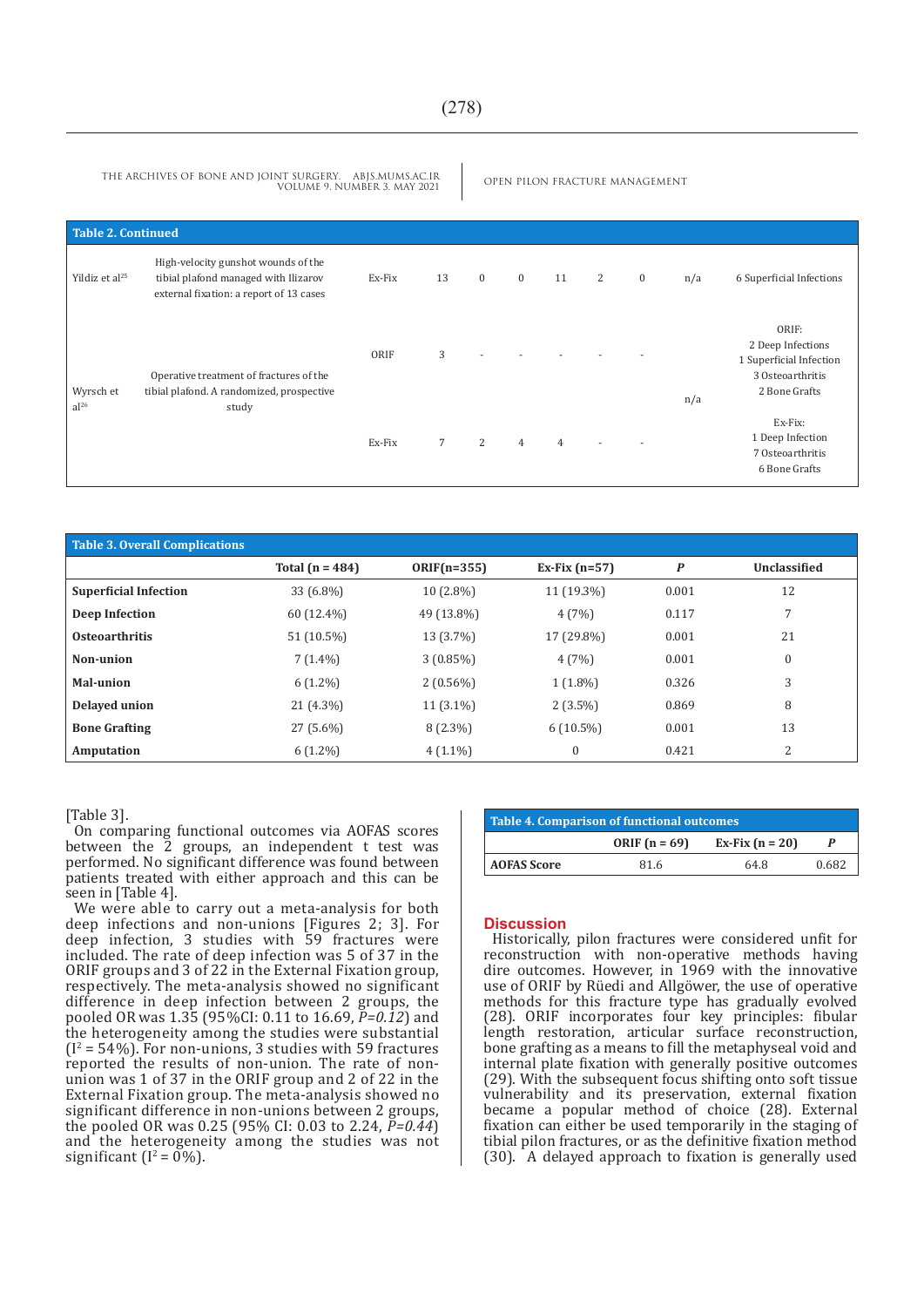|                                                                                                          | ORIF         |    | <b>External Fixation</b> |    |           | <b>Odds Ratio</b>                     | <b>Odds Ratio</b>             |  |
|----------------------------------------------------------------------------------------------------------|--------------|----|--------------------------|----|-----------|---------------------------------------|-------------------------------|--|
| <b>Study or Subgroup</b>                                                                                 | Events Total |    | Events                   |    |           | Total Weight M-H, Random, 95% Cl Year | M-H, Random, 95% CI           |  |
| Wyrsch 1996                                                                                              |              |    |                          |    | 31.0%     | 12.00 [0.49, 294.57] 1996             |                               |  |
| Harris 2006                                                                                              |              | 16 |                          |    | 29.4%     | 0.09 [0.00, 2.63] 2006                |                               |  |
| Danoff 2015                                                                                              |              | 18 |                          | 10 | 39.6%     | 1.80 0.16, 20.03 2015                 |                               |  |
| <b>Total (95% CI)</b>                                                                                    |              | 37 |                          |    | 22 100.0% | 1.35 [0.11, 16.69]                    |                               |  |
| Total events                                                                                             |              |    |                          |    |           |                                       |                               |  |
| Heterogeneity: Tau <sup>2</sup> = 2.66; Chi <sup>2</sup> = 4.32, df = 2 (P = 0.12); l <sup>2</sup> = 54% |              |    |                          |    |           |                                       | 0.005<br>200<br>10            |  |
| Test for overall effect: $Z = 0.23$ (P = 0.82)                                                           |              |    |                          |    |           |                                       | <b>External Fixation ORIF</b> |  |

**Figure 2. Outcome of deep infection rate in ORIF vs Ex-Fix.**



**Figure 3. Outcome of non-union in ORIF vs Ex-Fix.**

to enable soft tissue recovery to an extent that makes it more amenable to definitive intervention (31).

Careful consideration when choosing an appropriate approach is essential as the high energy nature of pilon fractures and the inevitable soft tissue damage that results makes postoperative infection rates higher. This has prompted less invasive methods of operative management to be innovated (32). The aim of minimising postoperative infection is thus a high priority when deciding on definitive management, and the staging of such surgical procedures. External fixation is deemed to increase soft tissue preservation and theoretically reduce deep infection risk, but at the cost of reduced articular exposure. ORIF on the other hand, whilst getting adequate exposure, results in a greater degree of soft tissue dissection and a deeper conduit in which pathogens can accumulate. It is often thus down to the surgeon's preference, patient characteristics and the axial CT images at plafond level that decide which method to use  $(33)$ . Soft tissue swelling evaluation is essential when planning the timing of definitive management, as early internal fixation in severe cases of tissue oedema are associated with poorer infection outcomes (34).

In this study we found that both ORIF and Ex-Fix had statistically similar AOFAS outcomes, but significant differences in the propensity to develop certain infections postoperatively. The Ex-Fix group had an overall greater number of complications associated with it; osteoarthritis, bone grafting, superficial infection and non-union were more prevalent in the Ex-Fix cohort [Table 3]. Whilst the more invasive nature of ORIF and the substantial soft tissue dissection involved in the procedure would be expected to increase deep infection rate, our metaanalysis found no significant difference in deep infection incidence between the two groups with a pooled OR of 1.35 [Figure 2]. It is however important to note that the lack of available socioeconomic and comorbidity data on individual patients makes it impossible to discount other

factors such as diabetes which could arguably impact infection outcomes. Additionally, a limitation of our infection data is that our study was not able to separate the ORIF or Ex-Fix procedures by specific approach or staging regimen used, which can influence infection outcomes. The significant heterogeneity between the studies included for deep infection meta-analysis  $(I^2=54\%)$  merits further research into whether this is a true difference.

Whilst deep infection rates were not significantly different between groups, the rate of superficial infections were significantly lower in the ORIF group (19.3% vs 2.8%), which can be explained by the commonly encountered pin site infection. Osteoarthritis was an encountered complication in 29.8% of those patients treated with external fixation, and remains a significant and poorly understood source of morbidity in patients with intra-articular fractures (35). Such progressive articular surface degeneration is an important factor, as it was the second most commonly encountered complication in the patients included and is associated with a later need for realignment surgery or joint replacement [Table 3] (36). It is however important to note that fractures with severe comminution tend to be selected for Ex-Fix, which would impact the osteoarthritis data. In the randomised prospective study included, there was no significant difference in osteoarthritis outcomes between the ORIF and Ex-Fix group which indicates that further research in a randomised format is required before the increased propensity to develop osteoarthritis after Ex-Fix can be considered a true effect.

Open Pilon fractures are associated with a higher rate of nonunion relative to their closed counterparts (37). This was worsened in the Ex-Fix group, which had a significantly higher rate of nonunion relative to the ORIF group (7% vs 0.85%). However our meta-analysis which consisted of three of the included studies did not find a significant difference in non-union outcomes between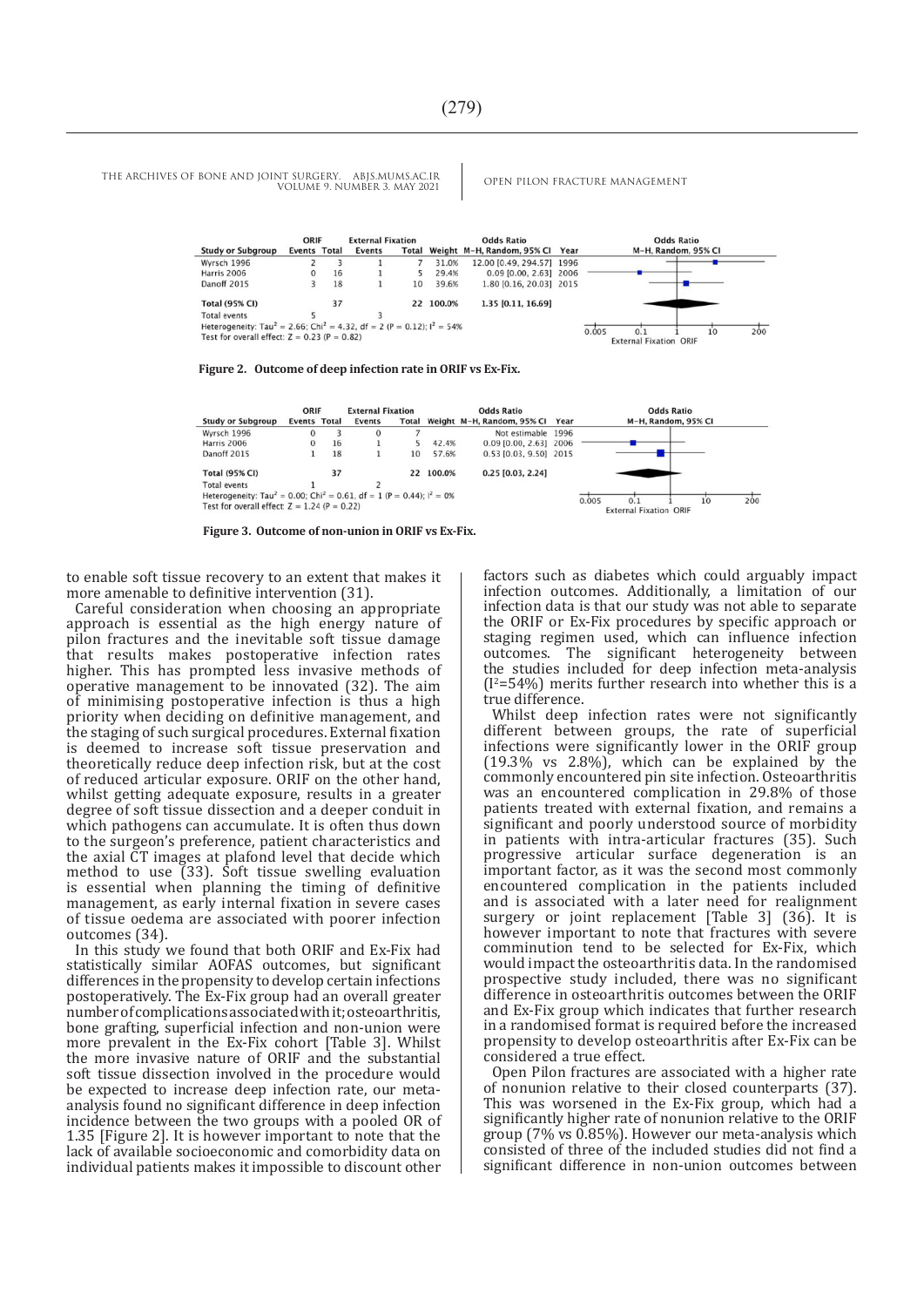the two procedures, the pooled OR was 0.25 [Figure 3]. Heterogeneity was not significant, and our non-union findings are concordant with another meta-analysis of pilon fractures which found the difference in non-union between limited internal fixation combined with an external fixator (LIFEF) and ORIF not significant (5). The rate of bone grafting was also higher in the Ex-Fix group, indications for which include delayed unions, malunions and nonunions (38).

Whilst the data suggests that ORIF is superior to Ex-Fix in regards to reducing the risk of postoperative complications, it is important to consider the various limitations of our studies [Table 3]. Firstly, most of the studies included were retrospective case series which are naturally more prone to bias. The risk of bias was assessed using the RoB2 tool for RCTs and ROBINS-I tool for non-randomised controlled trials (27). Whilst many of the included studies had a moderate risk of bias, as is expected for retrospective studies, none were found to have a high risk of bias. The GRADE quality of included studies was moderate in the majority of cases, however two were considered low grade but were not included in the meta-analysis.

Additionally, it is important to consider that the sample size of the Ex-Fix group was significantly smaller and we were unable to adequately separate complications by the specific surgical approaches making up the ORIF and Ex-Fix groups, or the Gustilo grade involved. Other factors such as age and health of the patient could also influence complication outcome irrespective of surgical management used, as demographic and socioeconomic status has been shown to influence outcomes of highenergy pilon fractures (39).

Whilst there are no absolute guidelines as to which definitive surgical approach to use, the foundation of optimal management is nonetheless conserved. Fibular fixation to restore length, articular surface

reconstruction, bone grafting and meta-diaphyseal reconstruction are the pillars to successful pilon fracture outcomes (40). Based on our study, while Ex-Fix and ORIF have similar functional outcomes, Ex-Fix appears to have a significantly higher risk of postoperative complications. Given the greater theoretical risk of deep infection with ORIF, the various confounding factors in our studies and the limited number of studies used in the meta-analysis, a firm conclusion of superior technique cannot be made. Further research, ideally in a randomised control trial format, is required to definitively demonstrate ORIF superiority in the management of open pilon fractures.

*Availability of data and materials:* The data sets supporting the conclusions of the article are included within the article

*Declaration of conflicting interests:* The author(s) declared no potential conflicts of interest with respect to the research, authorship, and/or publication of this article. No benefits in any form have been, or will be, received from a commercial party related directly or indirectly to the subject of this manuscript

*Funding:* No funding was necessary.

Natasha Faye Daniels BSc<sup>1</sup> Jiang An Lim BA<sup>1</sup> Azeem Thahir MRCS<sup>2</sup> Matija Krkovic PhD2 1 Faculty of Medicine, University of Cambridge School of Clinical Medicine, Cambridge, UK 2 Department of Trauma and Orthopaedics, Cambridge University Hospital, Addenbrookes Major Trauma Centre, Cambridge, UK

#### **References**

- 1. Tomás-Hernández J. High-energy pilon fractures management: State of the art. EFORT open reviews. 2016; 1(10):354-61.
- 2. Mauffrey C, Vasario G, Battiston B, Lewis C, Beazley J, Seligson D. Tibial pilon fractures: A review of incidence, diagnosis, treatment, and complications. Acta Orthopaedica Belgica. 2011; 77(4):432.
- 3. White TO, Guy P, Cooke CJ, Kennedy SA, Droll KP, Blachut PA, et al. The results of early primary open reduction and internal fixation for treatment of OTA 43. C-type tibial pilon fractures: a cohort study. Journal of orthopaedic trauma. 2010; 24(12):757-63.
- 4. Grose A, Gardner MJ, Hettrich C, Fishman F, Lorich DG, Asprinio DE, et al. Open reduction and internal fixation of tibial pilon fractures using a lateral approach. Journal of orthopaedic trauma. 2007; 21(8):530-7.
- 5. Wang D, Xiang JP, Chen XH, Zhu QT. A meta-analysis

for postoperative complications in tibial plafond fracture: open reduction and internal fixation versus limited internal fixation combined with external fixator. The Journal of Foot and Ankle Surgery. 2015; 54(4):646-51.

- 6. Marcus MS, Yoon RS, Langford J, Kubiak EN, Morris AJ, Koval KJ, et al. Is there a role for intramedullary nails in the treatment of simple pilon fractures? Rationale and preliminary results. Injury. 2013; 44(8):1107-11.
- 7. Vidović D, Matejčić A, Ivica M, Jurišić D, Elabjer E, Bakota B. Minimally-invasive plate osteosynthesis in distal tibial fractures: results and complications. Injury. 2015; 46:S96-9.
- 8. Liberati A, Altman DG, Tetzlaff J, Mulrow C, Gøtzsche PC, Ioannidis JP, et al. The PRISMA statement for reporting systematic reviews and meta-analyses of studies that evaluate health care interventions: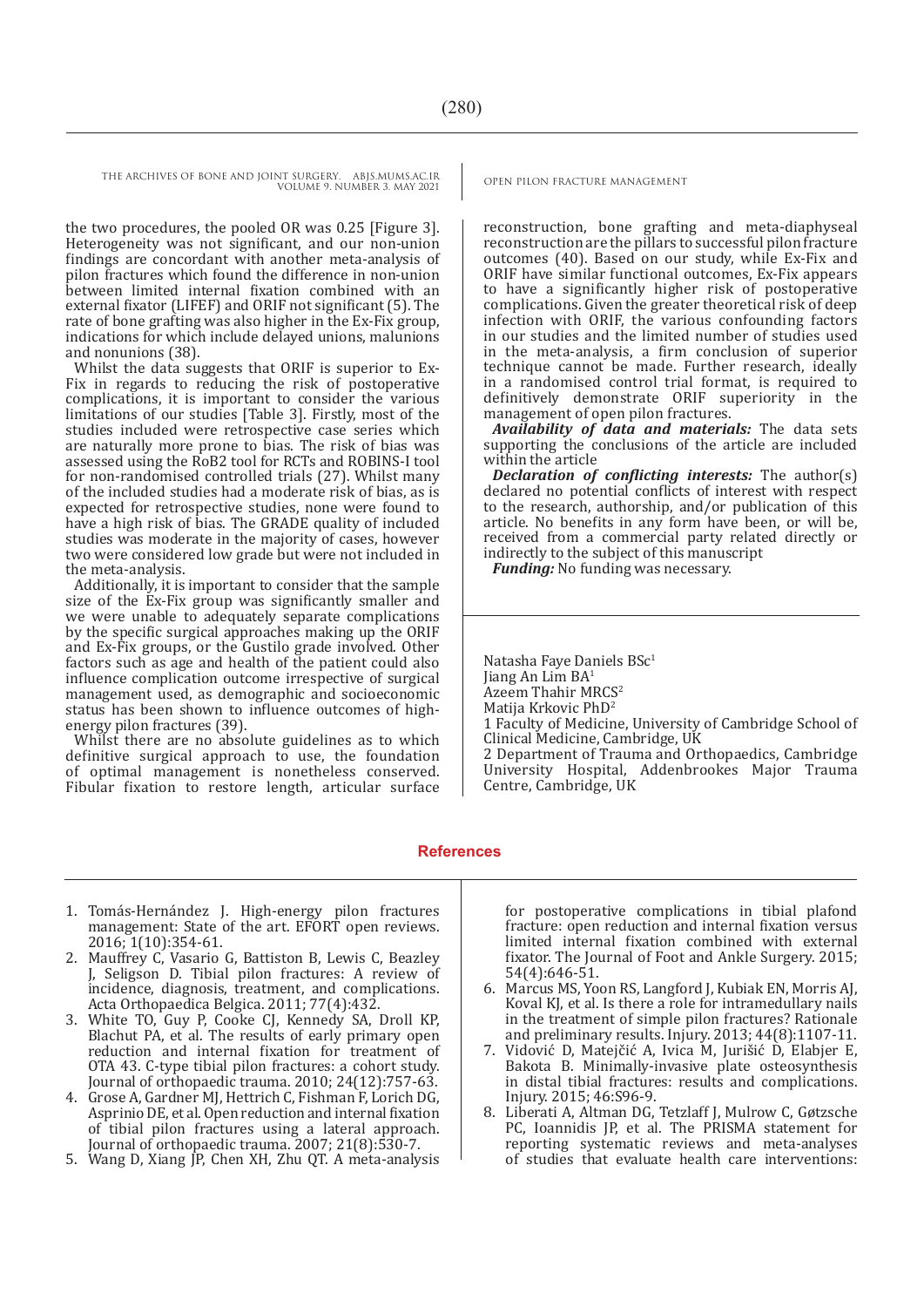explanation and elaboration. Journal of clinical epidemiology. 2009; 62(10):e1-34.

- 9. Natasha Daniels, Jiang An Lim, Azeem Thahir. Open pilon fracture postoperative outcomes with different definitive surgical management options: a systematic review and meta-analysis. PROSPERO 2020 CRD42020184213 Available from: https:// www.crd.york.ac.uk/prospero/display\_record. php?ID=CRD42020184213
- 10.Hu C, Zhu W, Chahal K, Zhu N, Fang W, Jing J, et al. Open reduction and internal fixation of Gustilo type-I and type-II open pilon fractures using a lateral approach. Journal of Orthopaedic Surgery. 2019; 27(3):2309499019864722.
- 11.Encinas-Ullán CA, Fernandez-Fernandez R, Rubio-Suárez JC, Gil-Garay E. Medial versus lateral plating in distal tibial fractures: a prospective study of 40 fractures. Revista Española de Cirugía Ortopédica y Traumatología (English Edition). 2013; 57(2):117-22.
- 12.Choi KY, Lee JY, Jang H, Kim YW. Result of Staged Operation in Ruedi-Allgower Type II and III Open Tibia Pilon Fractures with Severe Comminution. Journal of Korean Foot and Ankle Society. 2019; 23(3):110-5.
- 13.Boraiah S, Kemp TJ, Erwteman A, Lucas PA, Asprinio DE. Outcome following open reduction and internal fixation of open pilon fractures. JBJS. 2010; 92(2): 346-52.
- 14.Sirkin M, Sanders R, DiPasquale T, Herscovici Jr D. A staged protocol for soft tissue management in the treatment of complex pilon fractures. Journal of orthopaedic trauma. 1999; 13(2):78-84.
- 15.Bone LA, Stegemann PH, McNamara KE, Seibel RO. External fixation of severely comminuted and open tibial pilon fractures. Clinical orthopaedics and related research. 1993 (292):101-7.
- 16.Molina CS, Stinner DJ, Fras AR, Evans JM. Risk factors of deep infection in operatively treated pilon fractures (AO/OTA: 43). Journal of Orthopaedics. 2015; 12(Suppl 1):S7-13.
- 17.Gardner MJ, Mehta S, Barei DP, Nork SE. Treatment protocol for open AO/OTA type C3 pilon fractures with segmental bone loss. Journal of orthopaedic trauma. 2008; 22(7):451-7.
- 18.Gehr J, Hilsenbeck F, Arnold T, Friedl W. Minimally invasive management of distal metaphyseal tibial fractures and pilon fractures. European Journal of Trauma. 2004; 30(6):378-86.
- 19.Danoff JR, Saifi C, Goodspeed DC, Reid JS. Outcome of 28 open pilon fractures with injury severity-based fixation. European Journal of Orthopaedic Surgery & Traumatology. 2015; 25(3):569-75.
- 20.Silluzio N, De Santis V, Marzetti E, Piccioli A, Rosa MA, Maccauro G. Clinical and radiographic outcomes in patients operated for complex open tibial pilon fractures. Injury. 2019; 50:S24-8.
- 21.Zeng XT, Pang GG, Ma BT, Mei XL, Sun X, Wang J, et al. Surgical treatment of open pilon fractures. Orthopaedic surgery. 2011; 3(1):45-51.
- 22.Conroy J, Agarwal M, Giannoudis PV, Matthews SJ. Early internal fixation and soft tissue cover of severe open tibial pilon fractures. International orthopaedics.

2003; 27(6):343-7.

- 23.Harris AM, Patterson BM, Sontich JK, Vallier HA. Results and outcomes after operative treatment of high-energy tibial plafond fractures. Foot & ankle international. 2006; 27(4):256-65.
- 24.Kapukaya A, Subasi M, Arslan H, Tuzuner T. Nonreducible, open tibial plafond fractures treated with a circular external fixator (is the current classification sufficient for identifying fractures in this area?). Injury. 2005; 36(12):1480-7.
- 25.Yildiz C, Atesalp AS, Demiralp B, Gür E. High-velocity gunshot wounds of the tibial plafond managed with Ilizarov external fixation: a report of 13 cases. Journal of orthopaedic trauma. 2003; 17(6):421-9.
- 26.Wyrsch B, McFerran MA, McAndrew M, Limbird TJ, Harper MC, Johnson KD, et al. Operative treatment of fractures of the tibial plafond. A randomized, prospective study. JBJS. 1996; 78(11):1646-57.
- 27.Sterne JA, Savović J, Page MJ, Elbers RG, Blencowe NS, Boutron I, et al. RoB 2: a revised tool for assessing risk of bias in randomised trials. bmj. 2019; 366.
- 28.Rüedi TP, Allgöwer M. Fractures of the lower end of the tibia into the ankle-joint. Injury. 1969; 1(2):92-9.
- 29.Zelle BA, Dang KH, Ornell SS. High-energy tibial pilon fractures: an instructional review. International orthopaedics. 2019:1-2.
- 30.Bear J, Rollick N, Helfet D. Evolution in management of tibial pilon fractures. Current reviews musculoskeletal medicine. 2018; 11(4):537-45.
- 31.Shah KN, Johnson JP, O'Donnell SW, Gil JA, Born CT, Hayda RA. External Fixation in the Emergency Department for Pilon and Unstable Ankle Fractures. JAAOS-Journal of the American Academy Orthopaedic Surgeons. 2019; 27(12):e577-84.
- 32.Kottmeier SA, Madison RD, Divaris N. Pilon fracture: preventing complications. JAAOS-Journal of the American Academy of Orthopaedic Surgeons. 2018; 26(18):640-51.
- 33.Jacob N, Amin A, Giotakis N, Narayan B, Nayagam S, Trompeter AJ. Management of high-energy tibial pilon fractures. Strategies in trauma and limb reconstruction. 2015; 10(3):137-47.
- 34.Saad BN, Yingling JM, Liporace FA, Yoon RS. Pilon Fractures: Challenges and Solutions. Orthopedic Research and Reviews. 2019; 11:149.
- 35. Anderson DD, Marsh JL, Brown TD. The pathomechanical etiology of post-traumatic osteoarthritis following intraarticular fractures. The Iowa orthopaedic journal. 2011; 31:1.
- 36.Ewalefo SO, Dombrowski M, Hirase T, Rocha JL, Weaver M, Kline A, et al. Management of posttraumatic ankle arthritis: literature review. Current reviews in musculoskeletal medicine. 2018; 11(4):546-57.
- 37.Rubio-Suarez JC, Carbonell-Escobar R, Rodriguez-Merchan EC, Ibarzabal-Gil A, Gil-Garay E. Fractures of the tibial pilon treated by open reduction and internal fixation (locking compression plate-less invasive stabilising system): Complications and sequelae. Injury. 2018; 49:S60-4.
- 38.Finkemeier CG. Bone-grafting and bone-graft substitutes. JBJS. 2002; 84(3):454-64.